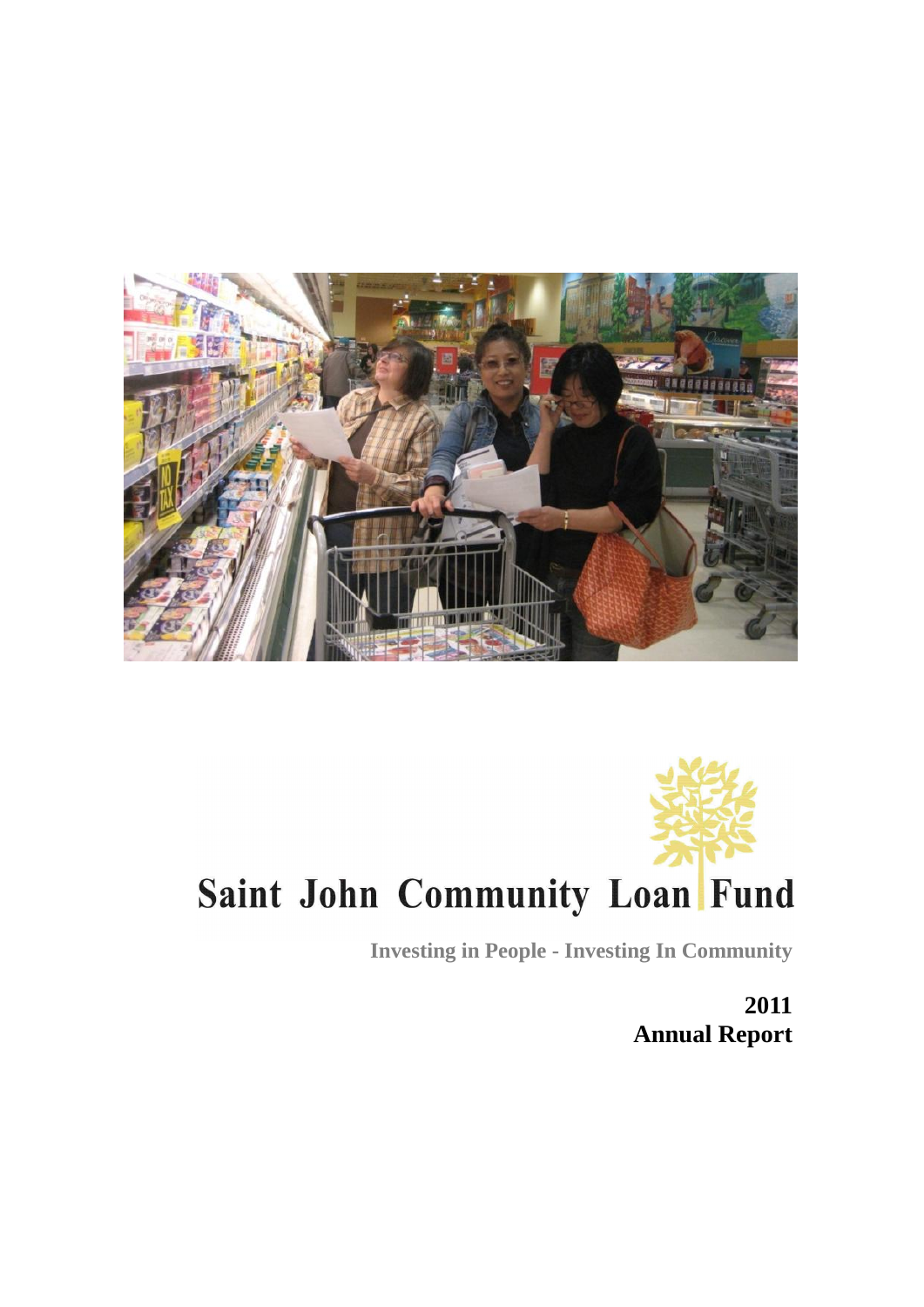# **Our Mission**

To improve social conditions for people living in Saint John by promoting economic independence and fostering entrepreneurship in our community.

# **Our Activities**

The Saint John Community Loan Fund (Loan Fund) helps individuals create income, build assets, and attain greater self-reliance by providing:

- business loans
- employment loans
- shelter loans (deposits, moving)
- financial literacy training (Money Matter\$)
- leadership training (Power Up in partnership with UCSN)
- entrepreneurship training with youth (YES*!*)
- matched savings program (A\$\$ETS)
- business plan development training with women (Enterprising Women)

The Loan Fund promotes community investing. It recruits investments to build its loan pool and donations to safe-guard the loan pool against losses.

**Like banks or credit unions, community loan funds maintain reserves to protect themselves and their investors. The Saint John Community Loan Fund exceeds the industry standard by setting aside 30% of total loans out.**

**No investor has lost money**

# **Our Contractors and Funding Partners this Year**

- Canadian Mortgage and Housing Corporation
- Canadian Women's Foundation
- Co-operators Foundation CED Fund
- Greater Saint John Community Foundation
- Human Resources and Skills Development Canada Canada Summer Jobs
- McKean Family Foundation
- Mount Saint Vincent University
- Social Development Government of NB
- Urban Core Support Network
- Women's Issues Branch Government of NB
- Youth Engagement Funding Government of NB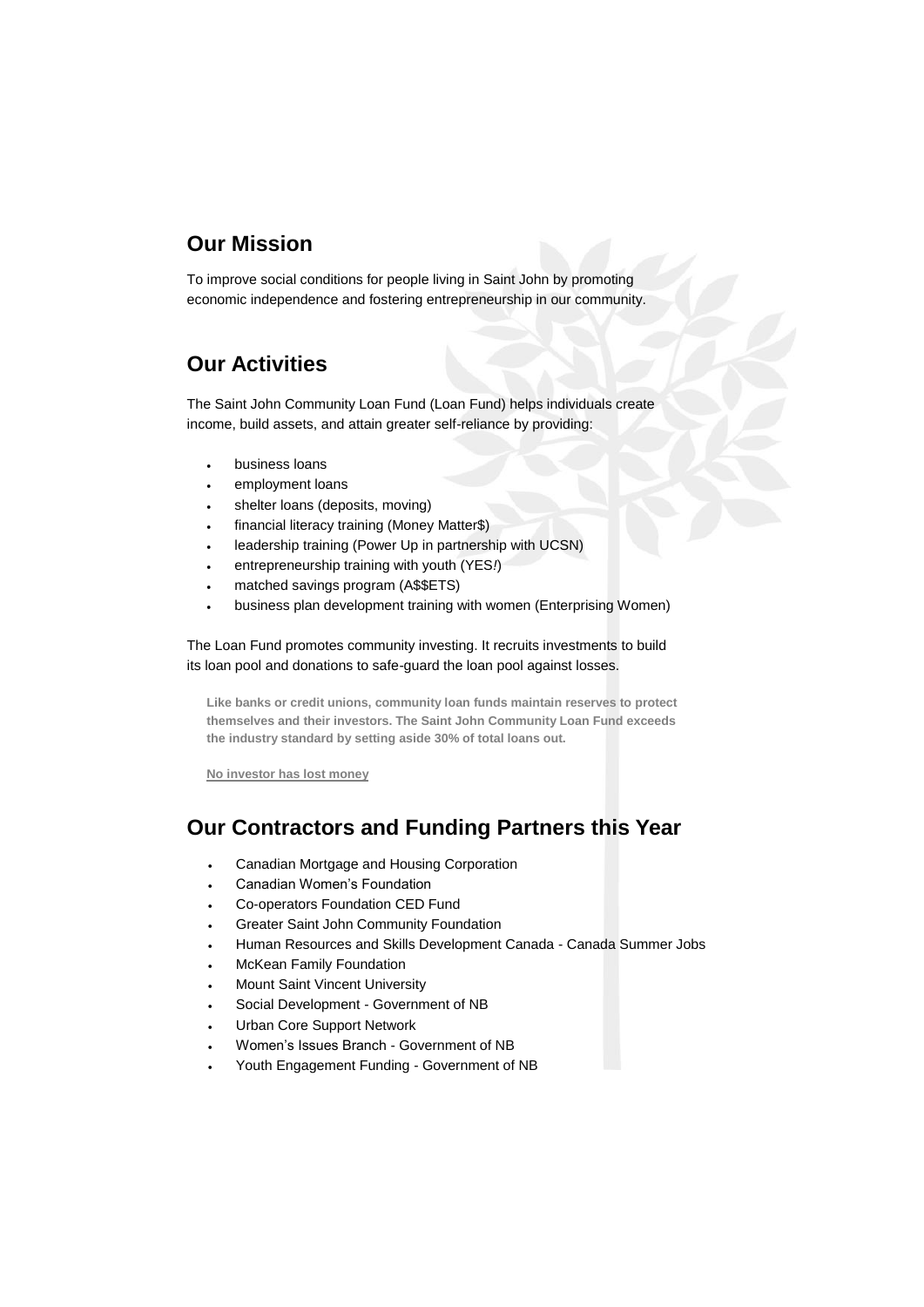# **Sustainable Livelihoods & Asset Mapping**

In 2004, the Loan Fund began delivering Money Matter\$ a five module financial literacy program. On of those modules dealt with assets, but it went much further than financial or durable assets. In fact, it looked at five asset areas; Personal, Human, Social, Physical and Financial. This is part of the Sustainable Livelihoods model, which builds on the premise that individuals grow in these 5 key "asset" areas to attain economic security. This made a lot of sense so we are now incorporating a process called



Melanie shows the growth in an asset mapping exercise.

asset mapping with many of our program participants. It is a process by which participants rate themselves in each asset area, before, sometimes during, and at the end of a program. This allows the participant and us, to see how individuals have grown, and where we may continue to work. Loan Fund Staff have over 120 hours of training in the Sustainable Livelihoods model and are recognized as some of the leaders in delivery of this model in the country.

# **Cumulative Stats At A Glance\***

| Loans                                          |                |
|------------------------------------------------|----------------|
| Loans Disbursed                                | 201            |
| Value of Loans                                 | \$319,343      |
| Value of Loans Repaid                          | \$154.091      |
| Value of Loans Written off                     | \$75,763 (24%) |
| <b>Impact</b> (from business and work loans)** |                |
| <b>Activity Providing Main Income</b>          | 61%            |
| <b>Activity Providing Extra Income</b>         | 21%            |
| Activity Discontinued or Unknown               | 18%            |
| <b>Program Participants</b>                    |                |
| <b>Financial Literacy</b>                      | 1772           |
| Leadership Development                         | 92             |
| Enterprise Development & Business Planning     | 170            |
| <b>Matched Savings</b>                         | 19             |

\*September 1999 to March 31, 2011

\*\*Plus millions in income generated and thousands in reduced provincial income assistance costs.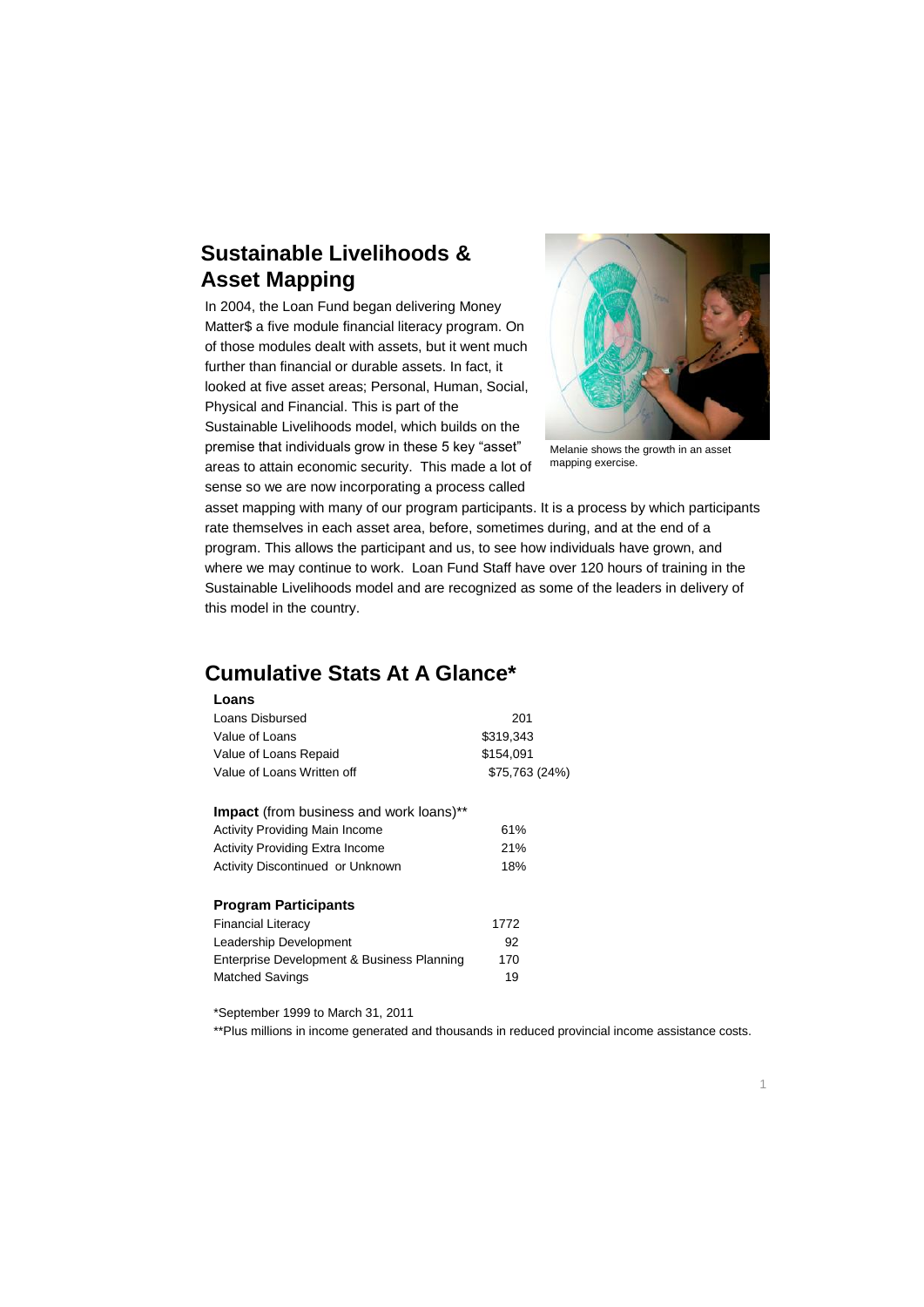# **President's Message**

For any business or organization to be established and to grow you need commitment and skill to carry it out. This is true for those we help but it is also true for ourselves. Staff at the Loan Fund demonstrate both compassion and skill in their work. This year we hired new staff and invested in training to insure they are working with skills to help them do their job well. We are fortunate to have a wonderful partner in the Canadian Women's Foundation that, through their capacity grant enables the Loan Fund to participate in various training opportunities. And it is clear staff are making a difference by being invited to participate this year in provincial and national discussions on financial literacy and asset building. Our manager has been named the co-chair

of one of three provincial advisory committees that will work at implementing



Louise Béland is a self-employed interpreter, an investor, and the president of the Loan Fund.

New Brunswick's Poverty Reduction Plan. What I like the most though is seeing individuals who we help take risks to create new beginnings for themselves, like Paul who is launching trunx4bikes.com and Kpazay who started Blessed Fingers. I urge anyone who can, to join me and others like the Saint John Board of Trade to invest in the Saint John Community Loan Fund.

Louise Béland, President

# **Manager's Message**

This year has seen us surpass some milestones; for loans, we made our 200th and for training we exceeded our 2000th participant! We increased our number of partners by 100%. Program staff have exceeded themselves in their work ethic, and our partners have been great to work with. But of course it is not all about numbers, it is about impact. This last year we saw individuals consolidate debt and control it through our financial literacy program, others started generating income through work or business, another bought a house after years of saving. On the front page is a photo of our Enterprising Women doing a module in financial literacy in the grocery store. Looking at unit price is pretty boring in the class, but when you actually go out to a store and start comparing you learn and it is fun! That is what we try to do here, find ways to help individuals, including ourselves, to learn and build opportunity. This coming year we will continue to do so as we start planning for

another building! Stay tuned.

Seth Asimakos General Manager

Staff of the Loan Fund standing outside their location at 133 Prince Edward St.

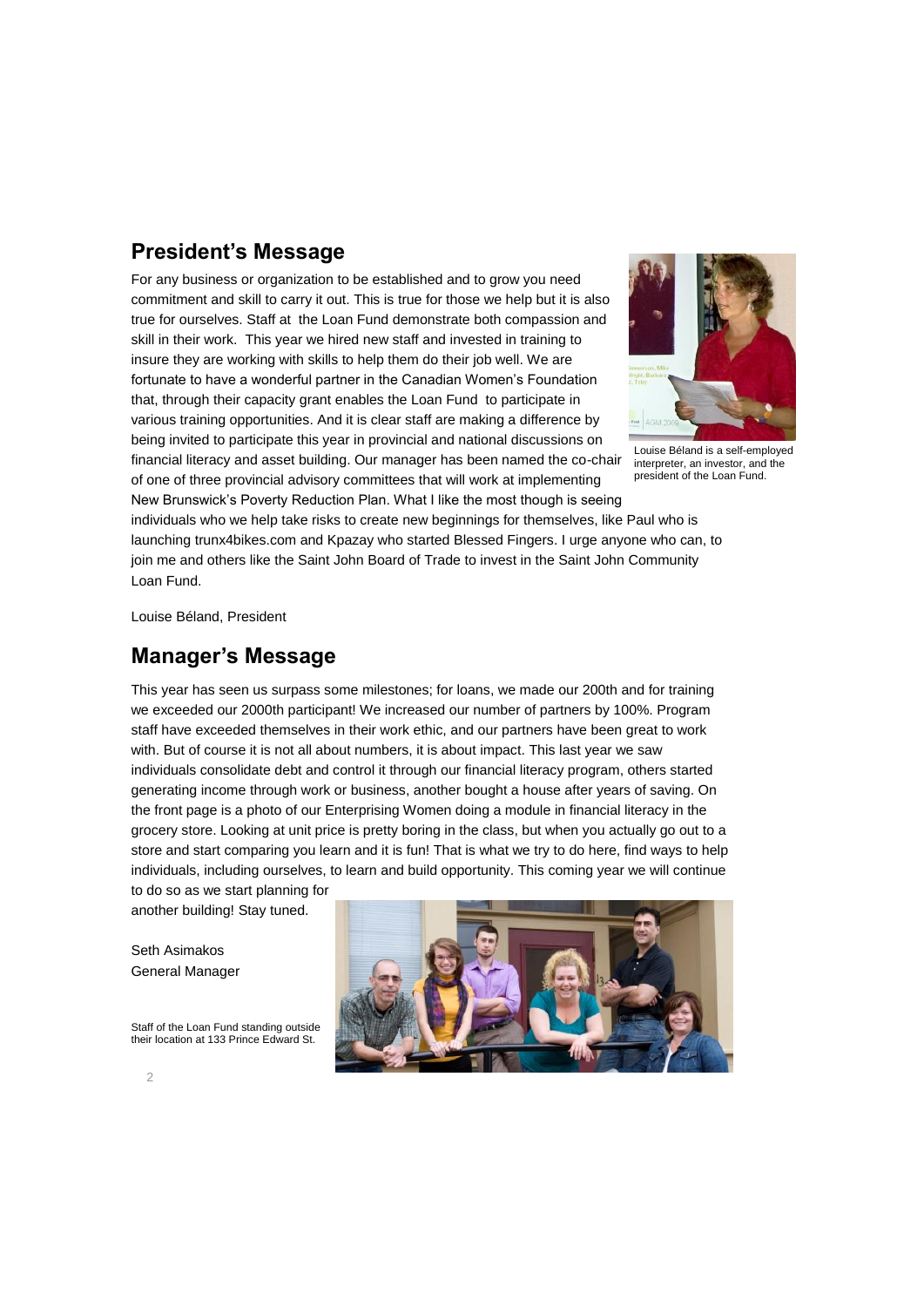# **Loan Report**

The Loan Fund received 105 inquiries in fiscal 2011; 52% of which came from women and consistent with previous years. Thirteen loans were negotiated which again is consistent with an expected loan to inquiry rate of 10%. Our loan loss rate dropped marginally to 24%, which though high, is still going in the right direction. The Loan Fund had a change in loan staff who has made





positive changes to procedures which should improve loan administration and underwriting and thus lower loss rates in the coming years. We have not changed who we serve but only how we handle inquiries and changed elements of the application and credit agreements to provide better information. The financial literacy part of the loan is being integrated into the front end of the loans process so the borrower has the tools to change before they are loaned money. This past year we found that payment method of pre-authorized electronic transfer had to be reviewed and determined that post-dated cheques are better for us having lower penalties when borrowers budgets become upset and payment fails. One new product has been added to our line of loans and that's for starting Social Enterprises which will play part in the emergent Social Economy in New Brunswick.



## **TRUNX for Bikes**

Paul Reeves is a bicycle creator. He wanted more comfortable handlebars so he made a set from parts of an old exercise bike. A wet back led to a fender made from an old bicycle tire. When he wanted something to carry his gear he invented Trunx for Bikes! Trunx is a bicycle saddlebag made of corrugated plastic, it is solid

and light. The Loan Fund worked with Paul to fine tune the product , seek out a local manufacturer, marketing assistance and help build a website. In fact, www.trunx4bikes.com launched on July 25th, 2011. Check it out and if anyone in your family is a bike enthusiast, Trunx is a great accessory to have. Besides working on Trunx, Paul also worked on the Loan Fund building, and continues to find ways to give back.

*"I'm not just building a company, I'm building a better person"* Paul Reeves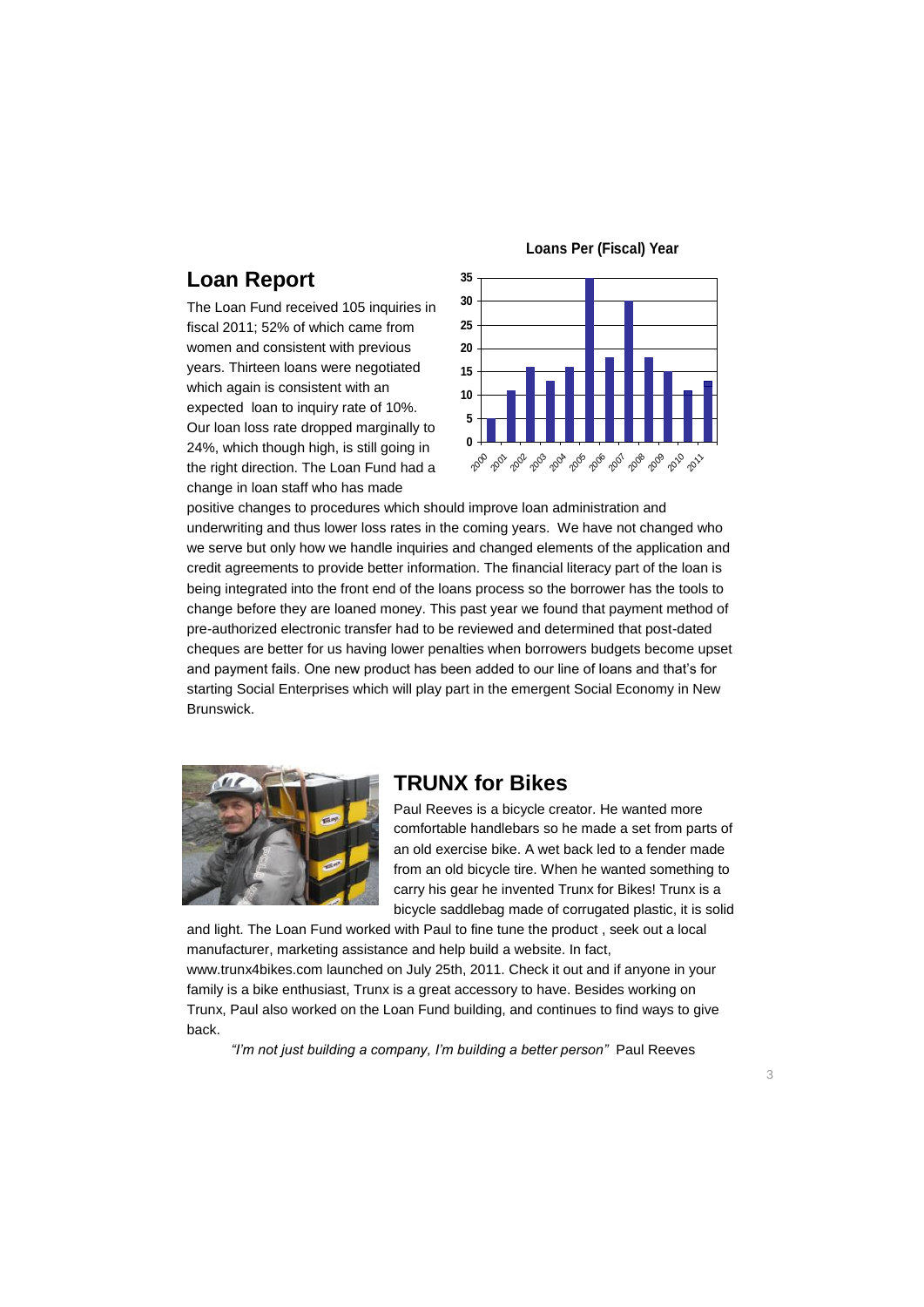Assets Banking Budgeting Consumerism **Credit** 

# **Money Matter\$**

Money Matter\$ is a five module financial literacy training program delivered to clients of partners throughout the city. This year we grew from 11 to 21 partners; had 167 participants finish the full five module program; and an astounding 798 complete part of the program! This last year, additional material was developed to enable delivery to lower literacy levels and different target populations, such as youth and individuals with learning disabilities. The Loan Fund worked closely with the Learning Exchange to develop a more indepth budgeting curriculum and for youth residing in Crescent Valley, we developed Mo' Money Mo' Fun. We also provided our first Money Matter\$ out of our Saint John area to the King's County Family Resource Centre in Sussex.



POWER UP! is a 10 week leadership training program envisioned and managed by the Urban Core Support Network and delivered in

partnership with the Saint John Community Loan Fund. The program targets women living in the 5 priority neighbourhoods with three intakes per year. The program has two main components; leadership skills and community engagement and covers topics such as business basics, communication skills, problem solving, neighbourhood day planning, leadership, goal setting, presentation and facilitation skills.

This past year we had over 31 women sign up, with 29 completing the program. (One woman left to return to full time employment while the other left due for medical reasons.) Of these 29 women 6 women have gone on to full or part time employment. A new and exciting component of the POWER UP! this year has been the development and implementation of a mentorship program; wherein mentors are matched with past and present graduates of Power UP! We see the mentorship program as an opportunity for individual growth for both the mentors and mentees, while building and enhancing their networks, self-sufficiency and advancement through the realization of reaching life-long goals.

#### **Money Matter\$ Partners:**

- *AIDS Saint John*
- *Canadian Council on Rehabilitation and Work—Youth to Futures*
- *Community Adult Learning Program (CALP)*
- *Coverdale Centre for Women*
- *Crescent Valley Resource Centre— Teen Vibe*
- *Department of Social Development*
- *John Howard Society—Quantum*
- *John Howard Society—Skills Link*
- *Key Industries*
- *Key to Well Being*
- *Kings County Family Resource Centre*
- *Loan Fund—Enterprising Women*
- *Loan Fund—A\$\$ETS*
- *ONE Change*
- *ONE Home*
- *Open Door Club*
- *Multicultural & Newcomers Resource Centre (MNRC)*
- *Partners in Alternative Learning, Hampton*
- *PRUDE Inc.—Breaking Free*
- *Saint John Learning Exchange— BEST*
- *Saint John Learning Exchange— Workforce Prep*
- *Saint John YM/YWCA*
- *School District 6—PACE Workroom*
- *St. John the Baptist King Edward*
- *Teen Resource Centre— Independent Living*
- *The Key to Well Being*
- *Urban Core Support Network— POWER UP!*
- *Vibrant Communities Saint John*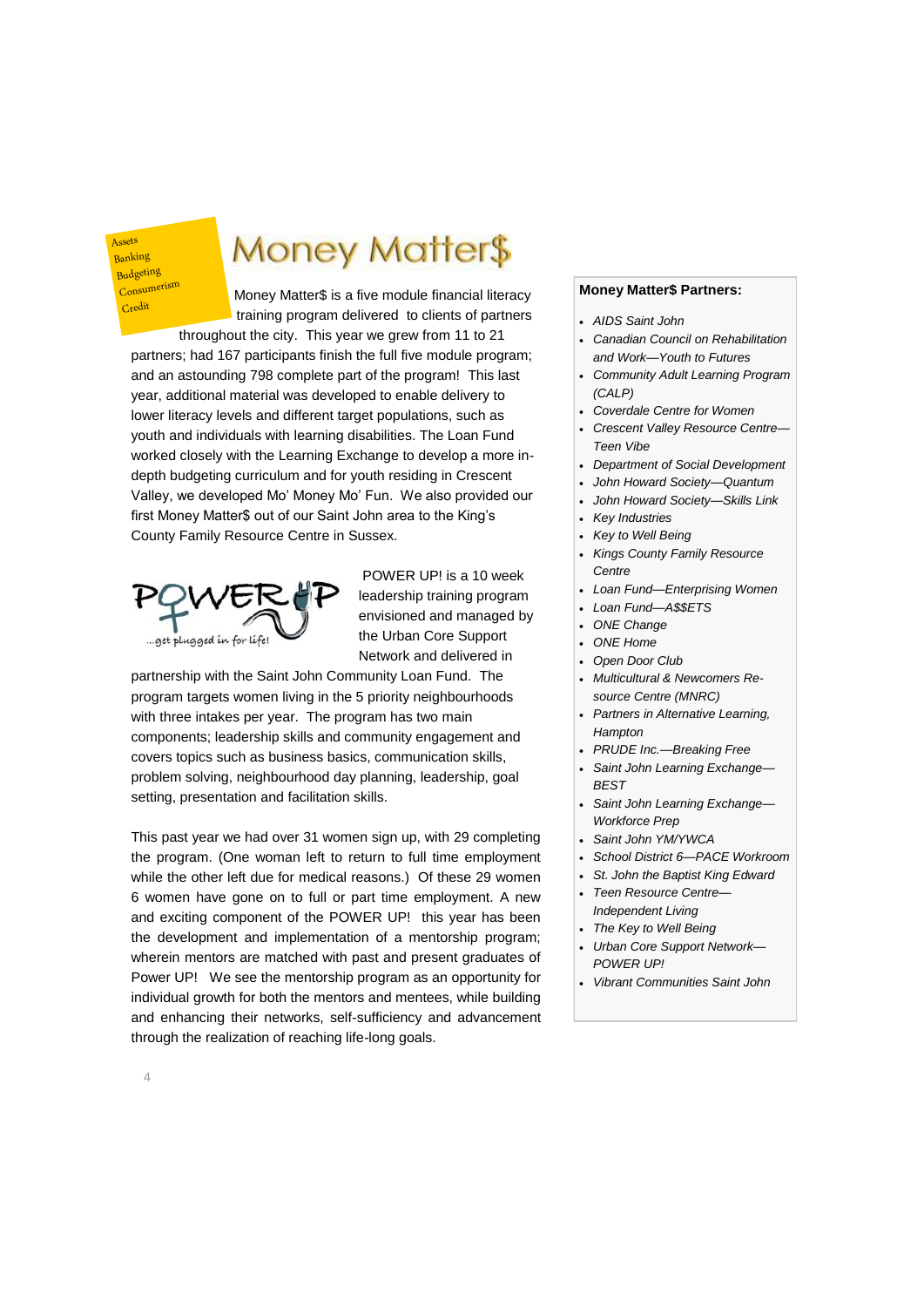

# **I am Rebekah**

Hello, my name is Rebekah. I am a graduate of POWER UP! 8. I enjoyed POWER UP! because it helped me to identify goals, both long term and short term for myself over the course of the 10 weeks. The two goals that were most important to me were to get my own apartment and to get into the Armed

Forces. Since POWER UP! I have moved into my own place, continue to work full time and am still working on my goal of being accepted into the Armed Forces. My POWER UP! mentor has helped me to stay focused on my goals and to realize not to give up on my dreams. I have continued to be part of POWER UP! and my community by co-facilitating to other POWER UP! groups, staying active in my church, working out at the YMCA and continuing with my upgrading.



# **Community Partner**

The more agencies and services are connected the more we are able to support individuals in their path to an improved quality of life. Our community's poverty reduction strategy is about trying new ideas and building on our successes – the same recipe for both individuals and communities. The Loan Fund has been an important partner in contributing to this recipe! We have worked together with North End Works which helped individuals imagine the possibilities of starting their own business, with Learn & Go which strengthened the leadership capacity of individuals in improving their neighbourhoods, and with Catch the Wave which helps individuals recognize their own assets and build connections to employers and other community resources. Our partnership continues to develop with more ideas in the wings. As a partner in poverty reduction, the SJ Community Loan Fund is a stellar example of innovation and a comprehensive approach to complex issues. Thank you to all the staff and board members of the Community Loan Fund; we cherish your commitment and your energy!

Cathy Wright Vibrant Communities Saint John

5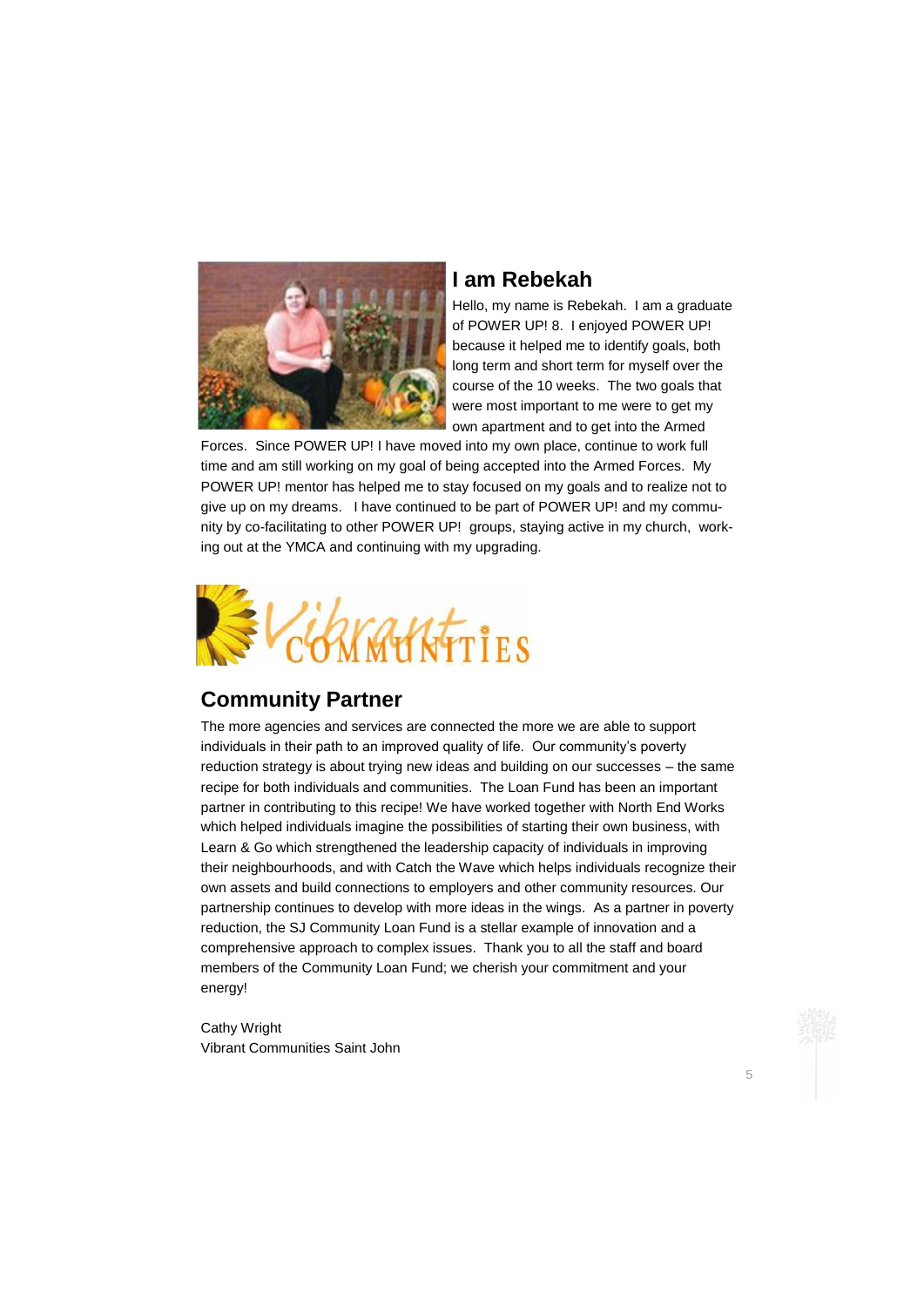#### AUDITED FINANCIAL STATEMENTS

For the year ended March 31, 2011 Excerpts from the audited statements prepared by Wilshaw & Associates. For complete statements please contact the office.

| <b>Balance Sheet</b>                                                            |                      |                  | 2011                 | 2010             |
|---------------------------------------------------------------------------------|----------------------|------------------|----------------------|------------------|
|                                                                                 | Operating<br>Fund \$ | Loan<br>Funds \$ | Total \$             | Total \$         |
|                                                                                 |                      |                  |                      |                  |
| <b>Assets</b>                                                                   |                      |                  |                      |                  |
| <b>Current assets</b>                                                           |                      |                  |                      |                  |
| Cash                                                                            | 82,097               | 58,090           | 140,187              | 146,531          |
| Term deposits<br>Accounts receivable                                            | 2,876                | 81,348           | 81,348<br>2,876      | 79,863<br>3,600  |
| Interest receivable                                                             |                      | 550              | 550                  | 613              |
| Prepaid expenses                                                                | 5,354                |                  | 5,354                | 5,410            |
|                                                                                 | 90,327               | 139,988          | 230,315              | 236,017          |
| <b>Property, plant and equipment</b> (notes 3)                                  | 338,732              |                  | 338,732              | 347,169          |
| Notes receivable (note 4)                                                       | ÷,                   | 53,375           | 53,375               | 49,739           |
|                                                                                 | 429,059              | 193,363          | 622,422              | 632,925          |
| <b>Liabilities</b>                                                              |                      |                  |                      |                  |
| <b>Current liabilities</b>                                                      |                      |                  |                      |                  |
| Accounts payable and accrued liabilities                                        | 17,615               |                  | 17,615               | 15,113           |
| Accrued interest<br>Interfund balance                                           | 195                  | 7,760<br>$-195$  | 7,760                | 6,318            |
| Demand bank loans                                                               | 164,540              |                  | 164,540              | 143,962          |
| Current portion of loan payable                                                 | 10,000               |                  | 10,000               | 10,000           |
| Current portion of notes payable                                                |                      | 38,049           | 38,049               | 16,824           |
|                                                                                 | 192,350              | 45,614           | 237,964              | 192,217          |
|                                                                                 |                      |                  |                      |                  |
| <b>Deferred contributions</b><br>Loan payable (note 4)                          | 4,167<br>10,000      |                  | 4,167<br>10,000      | 4,167<br>10,000  |
| Notes payable (note 7)                                                          |                      | 142,149          | 142,149              | 163,138          |
|                                                                                 | 14,167               | 142,149          | 156,316              | 177,305          |
|                                                                                 |                      |                  |                      |                  |
| <b>Fund Balances</b>                                                            |                      |                  |                      |                  |
| <b>Loan Funds</b>                                                               |                      | 5,600            | 5,600                | 4,992            |
| <b>Unrestricted</b>                                                             | 222,542              |                  | 222,542              | 258,411          |
|                                                                                 | 222,542              | 5,600            | 228,142              | 263,403          |
|                                                                                 | 429,059              | 193,363          | 622,422              | 632,925          |
|                                                                                 |                      |                  |                      |                  |
| Fund Balances - Beginning of year<br>Excess revenue (expenditures) for the year | 258,411<br>$-35,869$ | 4,992<br>608     | 263,403<br>$-35,261$ | 257,280<br>6,123 |
|                                                                                 |                      |                  |                      |                  |
| Fund Balances - End of year                                                     | 222,542              | 5,600            | 228,142              | 263,403          |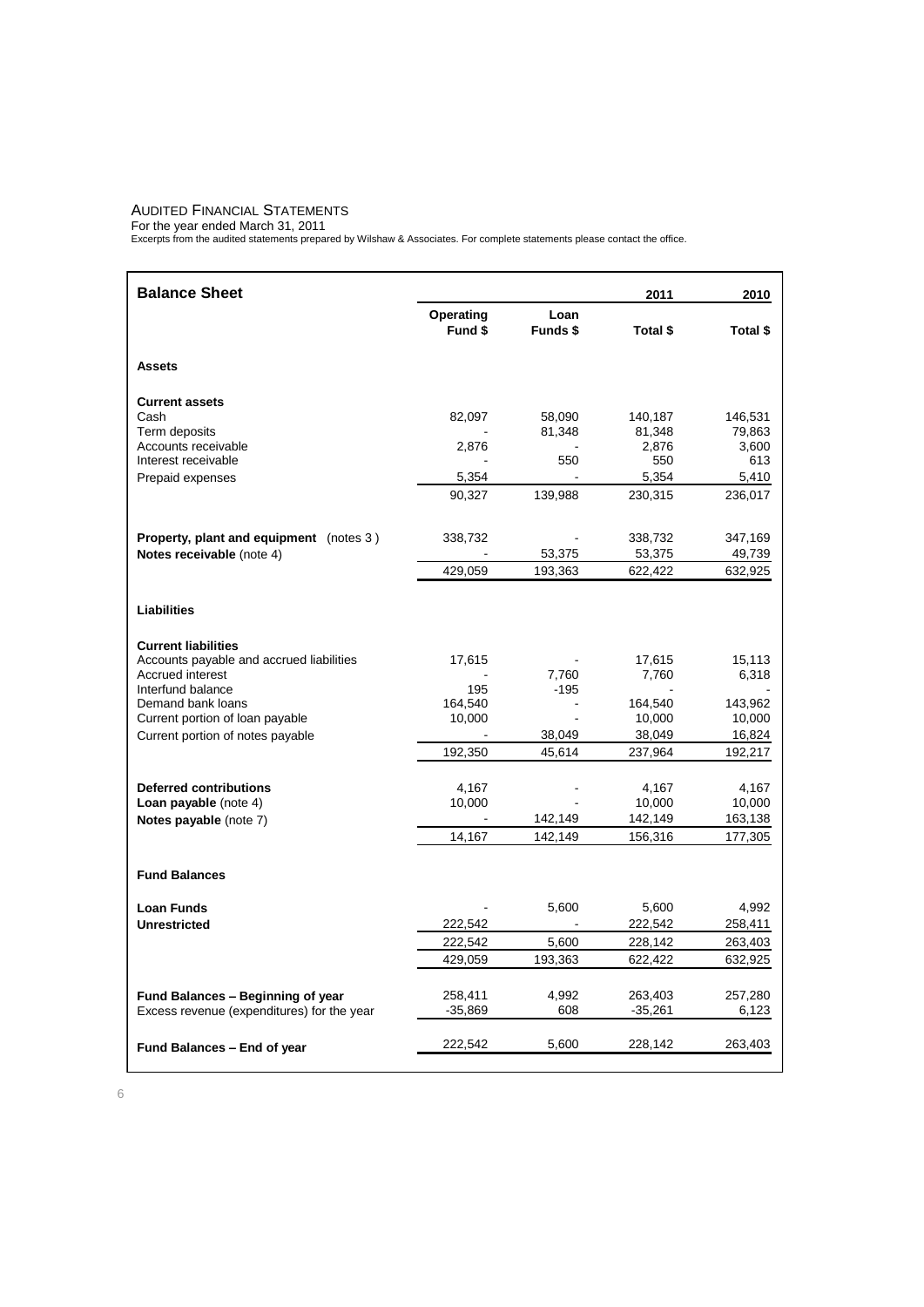| <b>Income Statement</b>                    |                          |                | 2011      | 2010     |
|--------------------------------------------|--------------------------|----------------|-----------|----------|
|                                            | Operating                | Loan           |           |          |
|                                            | Fund \$                  | Funds \$       | Total \$  | Total \$ |
| Revenue                                    |                          |                |           |          |
| Government grants & fee for service        | 119,906                  |                | 119,906   | 82,994   |
| Non Government grants & fee for service    | 113,482                  |                | 113,482   | 124,602  |
| Donations                                  |                          | 10,473         | 10,473    | 8,635    |
| Fundraising                                | 6,180                    |                | 6,180     | 8,388    |
| Rent                                       | 16,933                   | ÷.             | 16,933    | 16,337   |
| Interest on loans                          |                          | 2,412          | 2,412     | 791      |
| Fees on loans                              | $\overline{a}$           | 1,396          | 1,396     | 1,781    |
| Interest on term deposits                  | $\overline{a}$           | 1,423          | 1,423     | 1,920    |
| Loan recoveries                            | $\overline{\phantom{a}}$ | 969            | 969       | 325      |
| Miscellaneous                              | 43                       | $\blacksquare$ | 43        | 2,295    |
|                                            | 256,544                  | 16,673         | 273,217   | 248,068  |
| <b>Expenditures</b>                        |                          |                |           |          |
| Wages and benefits                         | 206,099                  |                | 206,099   | 150,116  |
| Occupancy costs                            | 14,330                   |                | 14,330    | 15,113   |
| Office & supplies                          | 5,017                    |                | 5,017     | 7,684    |
| Advertising                                | 2,052                    |                | 2,052     | 1,947    |
| Amortization                               | 14,277                   |                | 14,277    | 13,789   |
| Telephone & internet                       | 4,477                    |                | 4,477     | 4,215    |
| Fundraising                                | 1,992                    |                | 1,992     | 1,900    |
| Professional fees                          | 15,798                   |                | 15,798    | 13,887   |
| Governance expenses                        | 2.170                    | $\overline{a}$ | 2.170     | 1.701    |
| Networking/partnership                     | 3,373                    | $\overline{a}$ | 3,373     | 685      |
| Training program expenses                  | 6,186                    |                | 6,186     | 5,000    |
| <b>Education expenses</b>                  | 3,185                    | ÷              | 3,185     | 2,595    |
| Savings matching                           | 3,097                    | $\overline{a}$ | 3,097     | 3,060    |
| Interest on investor and bank loans        | 9,313                    | 3,057          | 12,370    | 13,732   |
| Loan reserves                              |                          | 11,869         | 11,869    | 1,930    |
| Miscellaneous                              | 1,047                    | 1,139          | 2,186     | 4,591    |
|                                            | 292,413                  | 16,065         | 308,478   | 241,945  |
| Excess revenue (expenditures) for the year | $-35,869$                | 608            | $-35,261$ | 6,123    |

| Note 3                               |         |           | 2011    | 2010    |
|--------------------------------------|---------|-----------|---------|---------|
|                                      | Cost \$ | Amort. \$ | Net \$  | Net \$  |
| Land                                 | 50,143  |           | 50,143  | 50,143  |
| Building                             | 314,785 | 30,941    | 283.844 | 291.640 |
| Furniture, equip-<br>ment, computers | 8.701   | 3,956     | 4.745   | 5,386   |
|                                      | 373,629 | 34,897    | 338,732 | 347,169 |

| <b>Note 7</b>            | Income               |            |                   |          |
|--------------------------|----------------------|------------|-------------------|----------|
|                          | <b>Generation \$</b> | Shelter \$ | NPO <sub>\$</sub> | Total \$ |
| Opening balance          | 105.076              | 24,886     | 50,000            | 179,962  |
| New loans                | 1.236                |            |                   | 1,236    |
| Loans repaid             |                      | $-1,000$   |                   | $-1,000$ |
|                          | 106,312              | 23,886     | 50,000            | 180,198  |
| Less: Current<br>portion | 32.049               | 6.000      |                   | 38.049   |
|                          | 74,263               | 17,886     | 50,000            | 142,149  |
|                          |                      |            |                   |          |

| Note 4                 | Income<br>Generation<br>\$ | Shelter \$ | NPO <sub>\$</sub> | Total<br>\$ |
|------------------------|----------------------------|------------|-------------------|-------------|
| Notes receivable       |                            |            |                   |             |
| Opening balance        | 20,449                     | 9,305      | 49,953            | 79,707      |
| New loans              | 24,500                     | 2,165      | 200               | 26,865      |
| Payments received      | $-7,866$                   | $-2,717$   | $-777$            | 11,360      |
| Written off            | $-100$                     | $-1,627$   |                   | $-1,727$    |
|                        | 36,983                     | 7,126      | 49,376            | 93,485      |
| Loan reserves          |                            |            |                   |             |
| Opening balance        | 16,190                     | 7,778      | 6,000             | 29,968      |
| Donations              | 10,000                     | 473        |                   | 10,473      |
| Written off            | $-100$                     | $-1,627$   |                   | $-1,727$    |
| Loan Fees              | 1,211                      | 185        | -                 | 1,396       |
|                        | 27,301                     | 6,809      | 6,000             | 40,110      |
| Notes receivable - net | 9,682                      | 317        | 43,376            | 53,375      |

7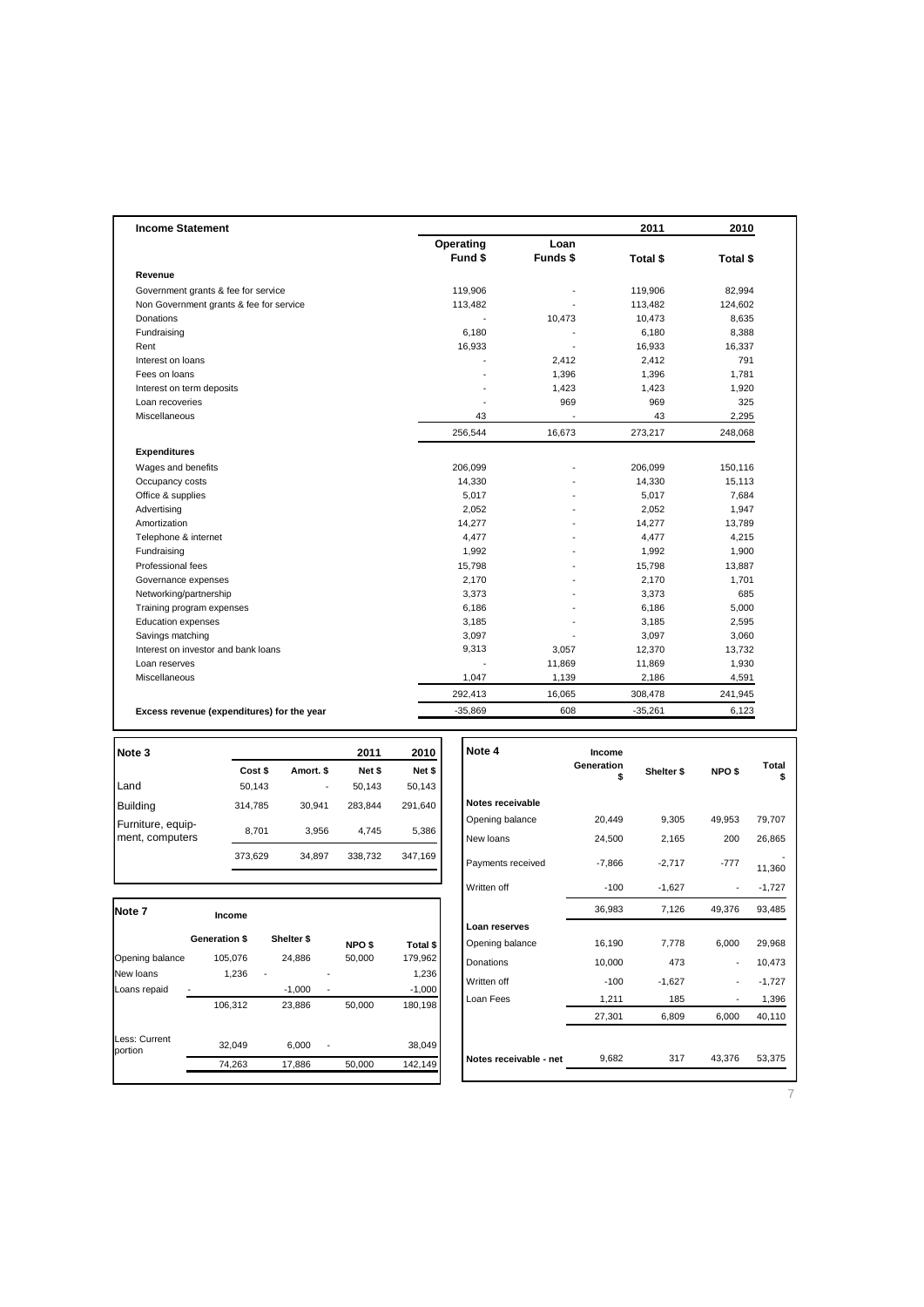# **Enterprising Women (eW)**



Enterprising Women is an enterprise development training program with primary financial support from the Canadian Women's Foundation. Offering two intakes per year, Enterprising Women wants to build businesses with women. Each intake

includes 20 weeks devoted to understanding and developing all components of a business plan, with the objective of having a complete business plan ready for presentation for financing. The loan committee will help provide feedback on the business plan, and may eventually see an application for financing from the EW graduate. The program also includes one on one coaching and mentorship for the period of two years. To date, eW has supported the start-up of 10 small businesses, with more to come!

#### **eW Businesses**

Band Geek Blessed Fingers Cher-Wear I Love SJ Pottery Universal Healing Kim's Sew n' Sew Kosy Feet Newman House Scrap Your World Wellness Innovator

**Kpazay Tarr** came to Saint John with her young daughter with the hope of building a new life, and a new business. While working full time, she launched her business "Blessed Fingers" in the fall of 2010. Offering hair extension and braiding services, as well as African food, Kpazay quickly saw demand for African themed clothing and her business expanded! In taking Enterprising Women, Kpazay not only learned about writing a business plan, she also learned the ins and outs of running a small business in Canada. Kpazay had the entrepreneurial spirit to make her dreams a reality in coming to Canada and starting a business; the Loan Fund is happy to be along for the journey!

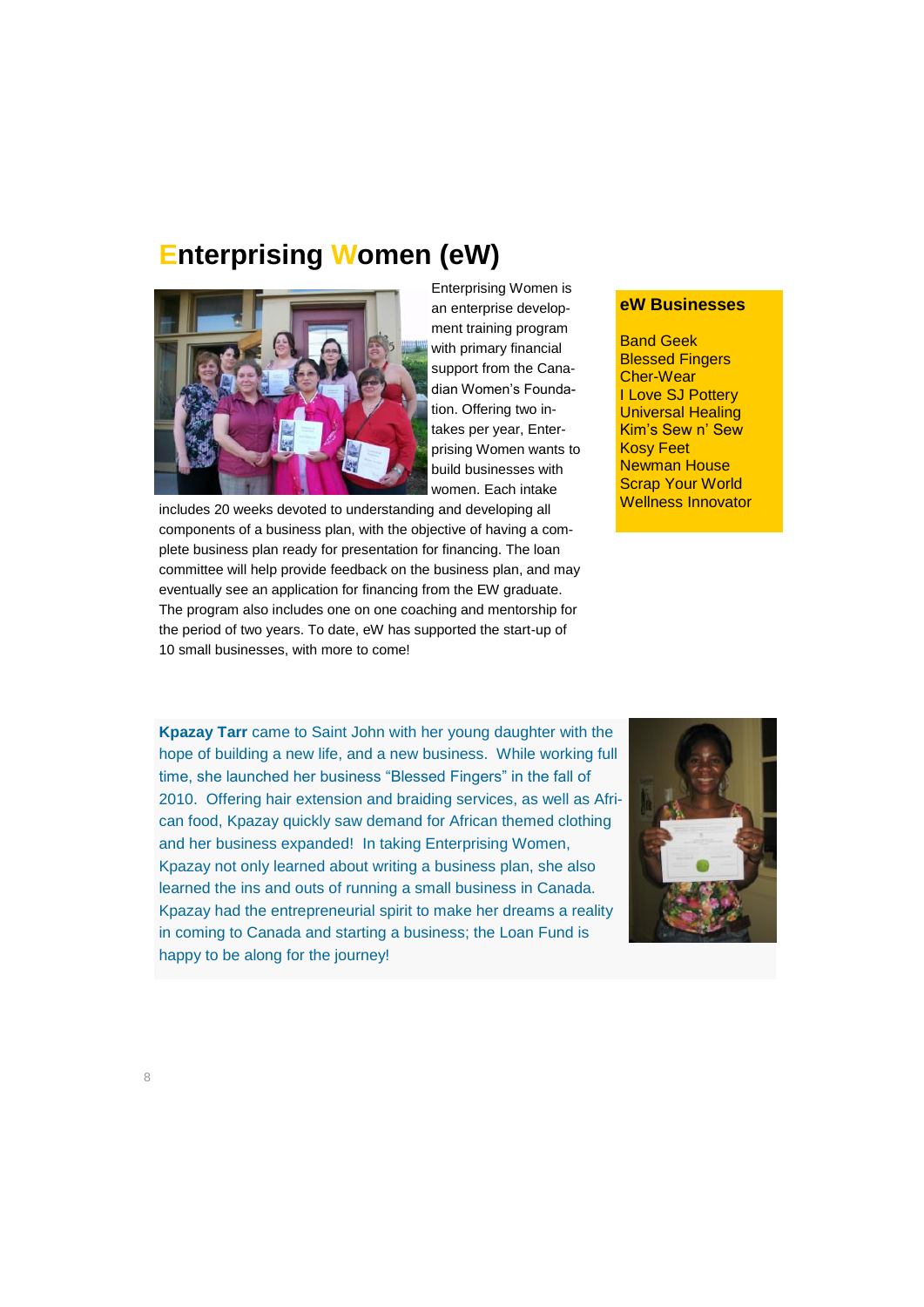

Angelisa's NEW Home!

# **A\$\$ETS**

A\$\$ETS (*Acquiring Savings & Skills for Employment, Training and Self-Sufficiency*) is a 36 week program that helps individuals build skills and saving\$ needed to achieve greater self-reliance. The program consists of financial literacy training, life skills training, personal asset mapping, goal setting and employment prep. We help participants build financial assets by opening a joint credit union account with participants and offering a 3:1 match to their savings. Participants can save up to \$960!

The Loan Fund's A\$\$ETS program was designed for individuals like Angelisa Corey. A single mother of 2, Angelisa was working call-in and part time hours. With dreams of full time work and living in a safe neighbourhood for her children, she was accepted into the training. There were many times that she struggled to maintain her dream, but she hung in there, saving in her matched savings each month and staying focused on her goals. With her determination, she was able to secure full time work AND bought her first home in the fall of 2010, using her personal and matched savings as the down payment.



**Youth Entrepreneurship Success** is a summer program to help youth understand the basics of business and most importantly their potential to create - this could be to create income, or art, or a business. All require the ability to take on a challenge and to believe in oneself. With



support from the Province's new Youth Engagement Funding we hired a university student, Adam Mowery, who taught the basics in money management, financial analysis, market analysis, business plan development and launching and managing a small business. The participants ended up launching a cookie company, whose name was "Mmm…. Sugar, Sugar Cookie Co.". Besides learning business basic's, they learned by creating and running a profitable company. In the short time they were up and running, their company was a great success! The success of YES! in its second year meant a proposal in the winter was accepted for funding by the Province and "Boys and Girls Club youth receive their start up loan"! **"Wheen way are youth will get to create this summer.**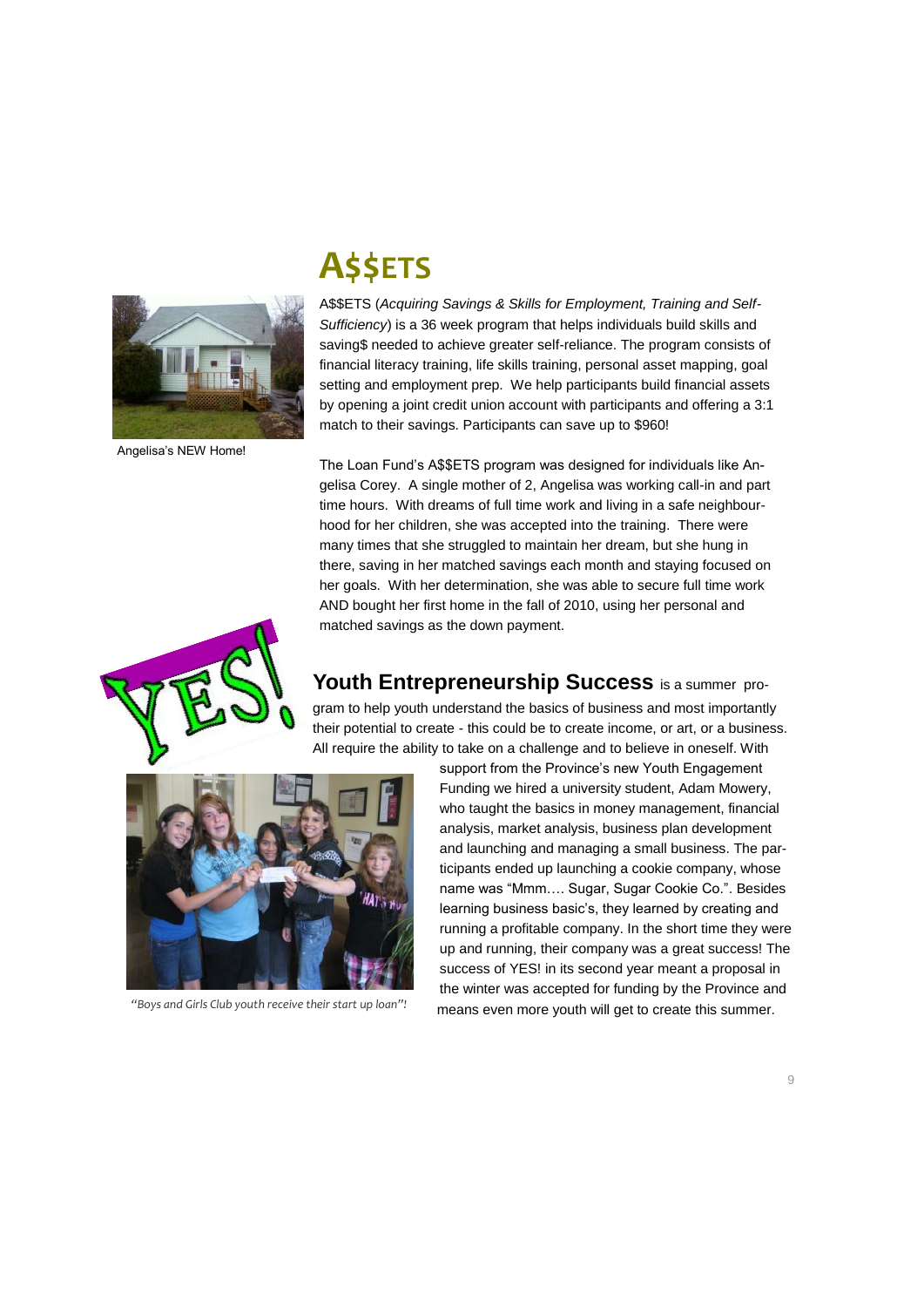# **Greeting Card Sales**

The Loan Fund continued to send greetings around the world from Saint John via their greeting card fundraiser. The fundraiser has raised close to \$75,000 in its eight years while promoting the Loan Fund and artists in the region. Artists graciously donate their artwork to be used in our cards and this past year's artwork, Coastal Alight, was donated by Dafna Mildenberg. Dafna was great to work with and helped generate sales as well from her shop on Prince William St. The retailers listed below and our volunteers help generate the sales. This year our top individual sellers were again, Louise Béland, Abby Colwell and Brian Duplessis. Top retailers were the NB Museum, Beckwith, and Klausen Framing. Volunteers also were able to set up at the Regional Hospital and generated healthy sales. Thank you all and to our volunteers: the University Women , Mary Doherty, Douglas Edwards, Kathryn Asher, Jennifer Nicholls, Louise Béland, and Marjorie Hamilton .

**Rob Roy** was one of the artists that provided artwork for the first group of greeting cards in 2003. His classic photo of the Bandstand under snow was the best seller of all our cards. He joined the board that same year following the fundraiser and began chairing the greeting card committee soon after. He has provided a great deal of his time and photographic expertise as a volunteer with the Loan Fund, he photographed all artwork, the building development, as well as events, and people in the Loan Fund. At the board room table he provided both thoughtfulness and levity. Thank you for all your time and expertise Rob!

Greeting Card Sales 2003-2010 Raises Close to \$75,000





#### **Retailers**

Anglican House Bookstore Beaverbrook Gallery (Fredericton) Beckwith & Co. Crofter (Sackville) Handworks inprint Klausen Custom Framing Kingston Community Market Mario's Picture Framing NB Museum Gift Shop Paul's Flower Shop Pictures Plus Saint John Arts Centre Slocum & Ferris Trinity Galleries UNBSJ Bookstore Westminster Books (Fredericton)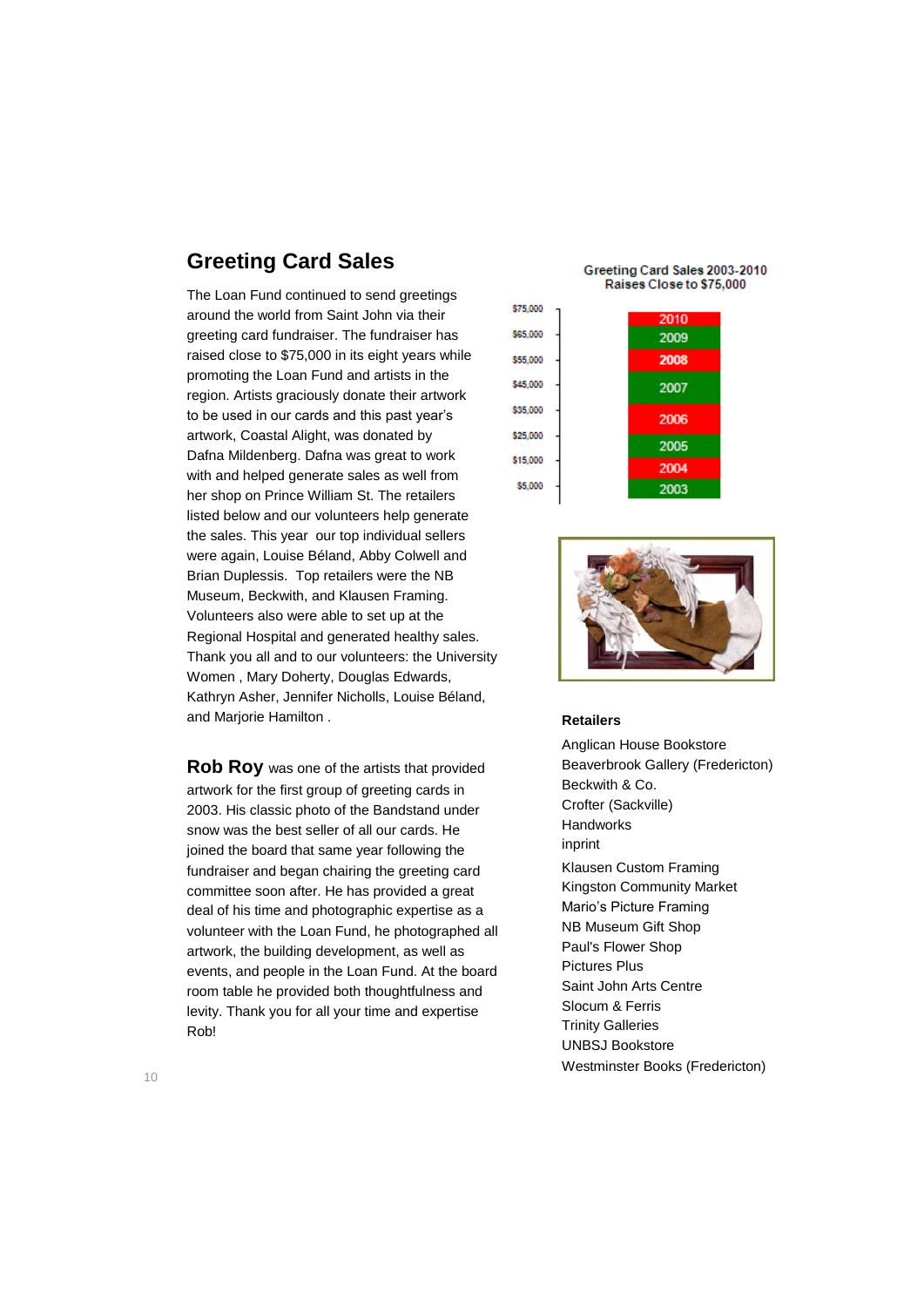# **Training our Trainers**

This past year has seen a growth in training opportunities for the Loan Fund staff! Two staff participated in the Canadian Women's Foundation national learning event to continue to expand and develop our knowledge of the Sustainable Livelihoods Model and asset mapping. All training staff completed the YMCA's intensive Life Skills Coaching certificate program and all staff participated in Changing Minds; a program to help front line workers better understand and work with individuals with various levels of mental wellness. In addition, 2 staff members participated in a week long training session with Ridgewood Addiction Centre with remaining staff participating in the coming fall. Committed to providing the best training



Joe and Melanie in Toronto attending the Canadian Women's Foundation annual learning event

and service to clients, we continue to focus on staff development.

### **Our part in the NB Poverty Reduction Strategy**

In November 2009, the Government of New Brunswick released its poverty reduction strategy, *Overcoming Poverty Together - The New Brunswick Economic and Social Inclusion Plan.* The Economic and Social Inclusion Corporation was formed to implement the plan. Three advisory committees were set up as part of the strategy; Health Benefits; Social Assistance Reform; and Social Enterprise and Community Investment Funds. Seth Asimakos was asked to cochair the Social Enterprise and Community Investment Fund (SECIF) Committee with André Leclerc, of the Edmundston campus of L' Université de Moncton. Other members hailing from Saint John include Gerry Pond and Michael Arbow. The mandate of the SECIF Committee is to develop a provincial policy framework for social enterprise and community investment funds.

Ense ble pour vaincre<br>Overcoming Typether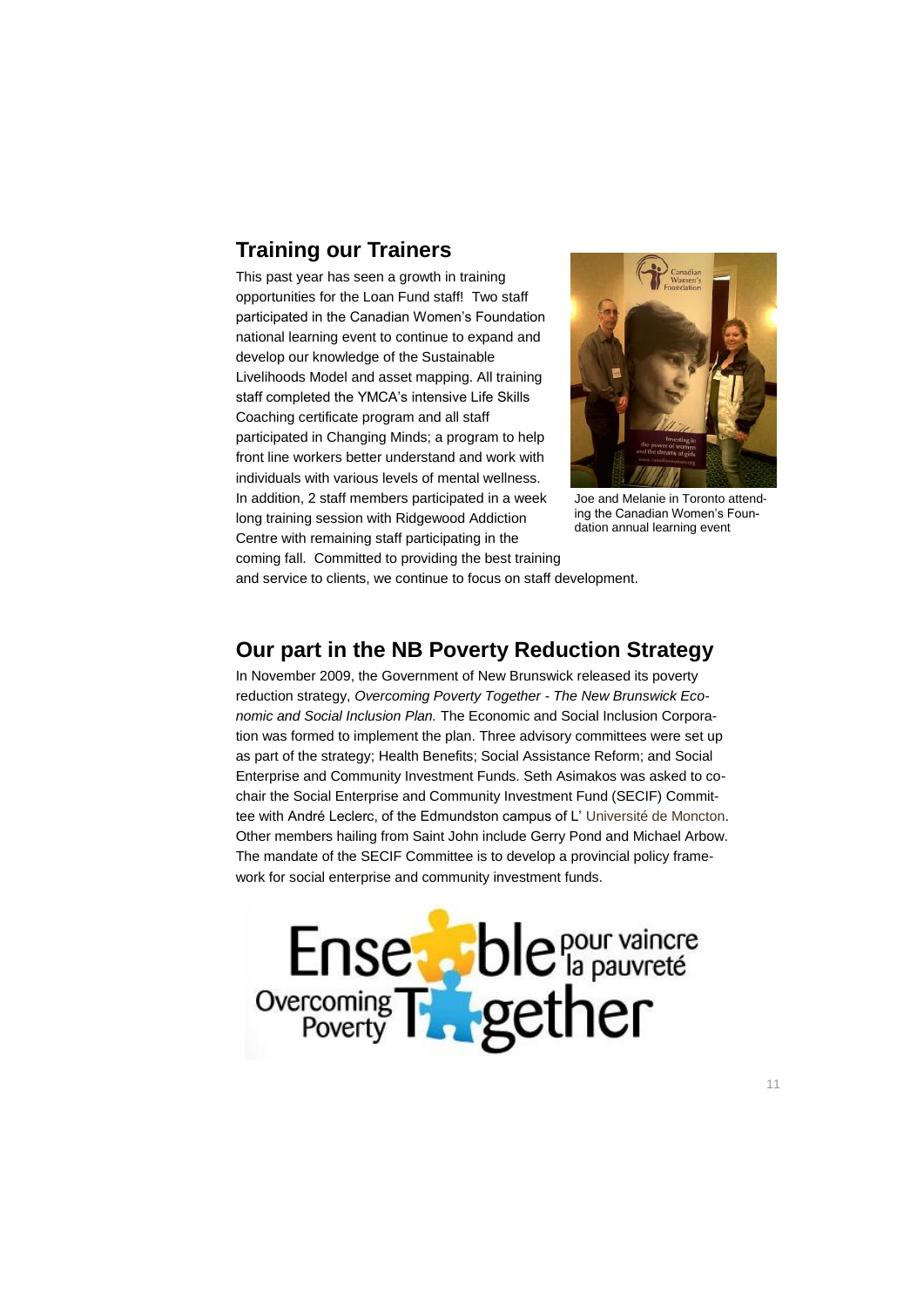# **Board and Staff Profiles**

**Marjorie Hamilton** was a member of the board of the Saint John Human Development Council when the Community Loan Fund was being established and developed. She has served for many years on the Greeting Card Committee of the Loan Fund and has been a member of the Loan Fund Board since 2009. Marjorie and her husband have lived in retirement in Saint John since 1992. Previously, she was involved in community development work in different cities in Canada, the US, and Great Britain.





**Joe Godin** joined the Loan Fund in the Fall of 2010 as Loans Coordinator. He has several years of experience in both Client care and Office Services management, a useful combination when it comes to what he does here as Loans Coordinator. He volunteers his spare time working to increase awareness of Active Transportation, especially cycling. His main reason for coming to work for us is that he wanted to work directly for the community in which he lives.

**Vicki Cosgrove** joined the Loan Fund as the POWER UP! program facilitator in May 2010. She brings past experience working in the non-profit sector of over 13 years and has worked across the county from Tuktoyaktuk, NWT to Nova Scotia. Feeling at home working with the staff at the Loan Fund and Urban Core Support Network, she finds inspiration in the passion, commitment and attitude of helping she sees in her co-workers and partners.





**Alexandra Warner**, a recent graduate of the University of New Brunswick Saint John, joined us after having completed five business internships here in the region as well as abroad. Her experience as a consultant and trainer has been invaluable in the coordination of Money Matter\$, A\$\$ETS and YES!. Alexandra has also assisted in the delivery of the Enterprising Women program. Alexandra is eager to make a difference in the world and will move on in September 2011 to pursue a master's in human rights in Spain. Good luck!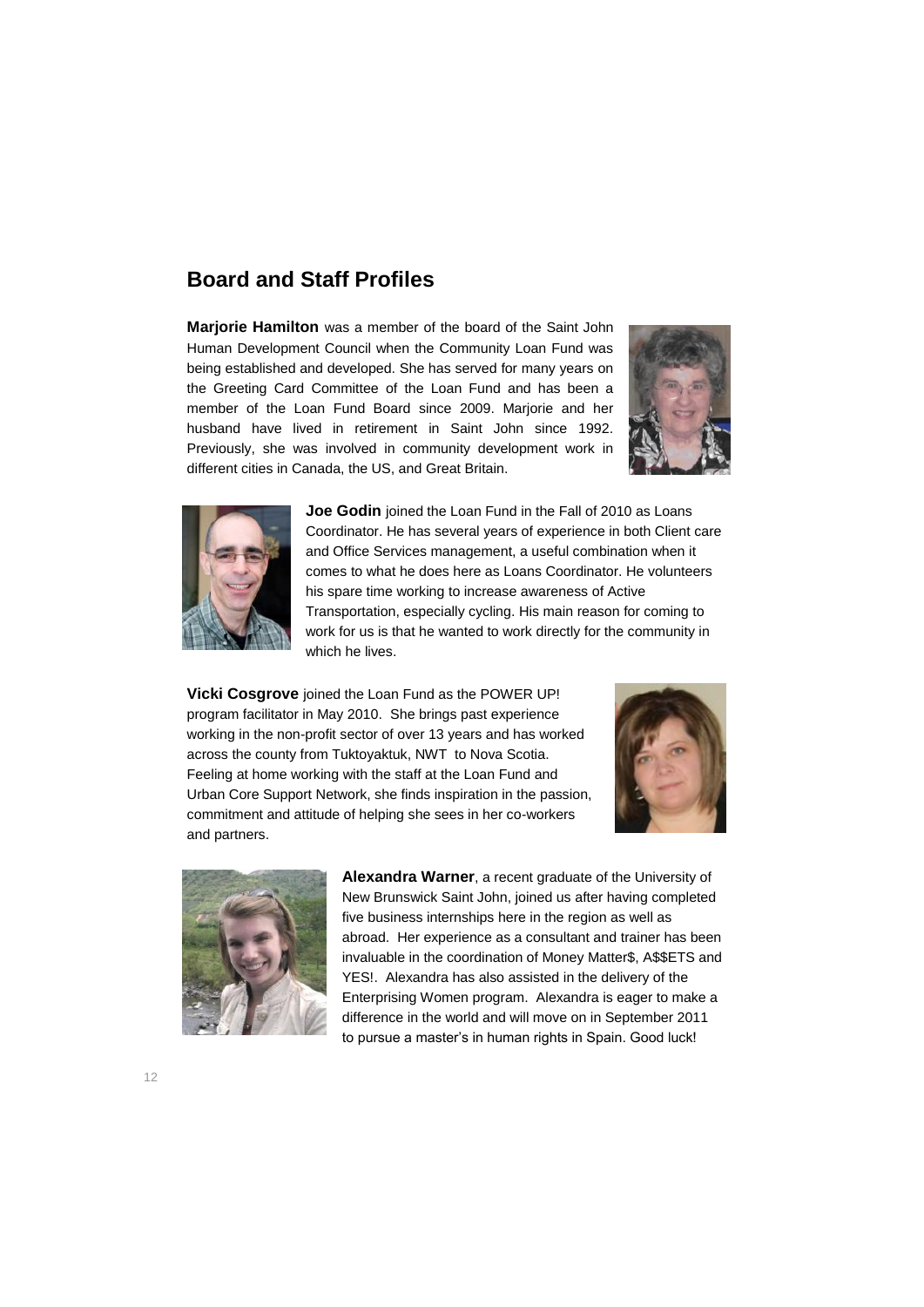#### **Board of Directors**

President Louise Béland, Conference Interpreter Vice President Abby Colwell, Mortgage Brokers City Secretary Kathryn Asher, Human Development Council Treasurer Beverly Zirobwa, Ernst and Young Past President Bob Boyce, Robert L. Boyce Architect Brian Duplessis, ILA Local 273 Don LeBlanc, Century 21 Marjorie Hamilton, retired community development worker Rob Roy, Rob Roy Reproduction Randy Hatfield, Human Development Council (completed term) Alicia Love, Stewart McKelvey (resigned) Jennifer Nicholls, Geologist (resigned)

### **Advisors and Committee Members**

 Peter Asimakos, Uptown Saint John Julie Dingwell, AIDS Saint John Mary Doherty Douglas Edwards Don Mitchener Gerry Pond, Mariner Partners, Inc. Paulette Stoddart, Cooke Aquaculture Donna Mazerolle, Mazerolle & Associates Sarah Latham, Aliant Rhea Bowen, Atlantic Health Sciences Corporation Teri Woosnan, Diamond Ledgers Business Services

#### **Staff**

Seth Asimakos, General Manager Matt Brown, Loans Officer (completed term) Vicki Cosgrove, Training Coordinator Joe Godin, Loans Officer Adam Mowery, 2010 Summer Student Alexandra Warner, Training Coordinator Melanie Vautour, Training Coordinator